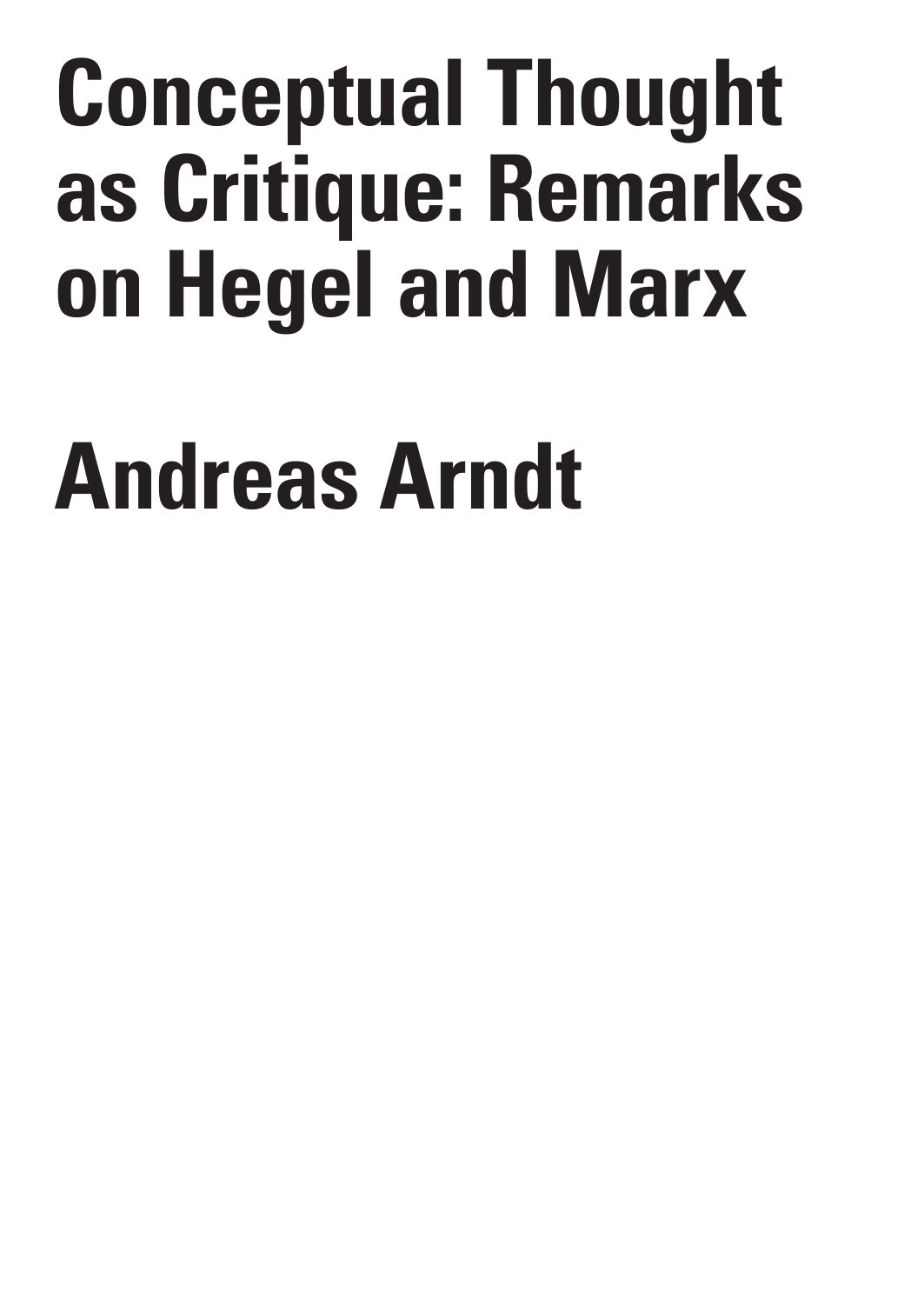**Abstract:** The young Marx argued that Hegel defended an uncritical view of reality by taking empirical existence to be the truth of the idea. In his reproach, Marx puts the relationship between logic and 'Realphilosophie' in Hegel's philosophy into question. According to him, Hegel subjects' society and the state to a logical schematism instead of grasping them in their own logic. In this paper, I examine Marx's reproach and argue that Hegel does by no means suggest an affirmative view of reality. In particular, his view of the dialectical method can be understood as critical, in the sense that Marx had in mind. At the same time, however, ambiguities and ambivalences remain in Hegel's work. At decisive points in the *Philosophy of Right*, and partly in the Lectures on the *Philosophy of Right*, the critical function of the dialectical method appears to be weak. Hegel's method thus remains ambiguous with regard to the possibilities and also the necessities of a critique of reality, especially with regard to the institutionalization of social and political conflicts.

Volume 8 Issue 2

C R I S I S & C R I T I Q U E /

**Keywords:** Hegel, Logic, Method, Marx Philosophy of Right, Science of Logic.

In the epilogue to the second edition of the first volume of *Capital* Marx writes:

"In its mystified form, the dialectic became the fashion in Germany, because it seemed to transfigure and glorify what exists. In its rational form it is a scandal and an abomination to the bourgeoisie and its doctrinaire spokesmen, because it includes in its positive understanding of what exists a simultaneous recognition of its negation, its inevitable destruction; because it regards every historically developed form as being in a fluid state, in motion, and therefore grasps its transient aspect as well; and because it does not let itself be impressed by anything, being in its very essence critical and revolutionary."1

In the context of the epilogue, Marx wants to make explicit what consists the opposition of his dialectical method to that of Hegel.<sup>2</sup>This delimitation is not unambiguous and raises questions. On the one hand side, the claim is that Hegelian dialectic *seemed* to have transfigured the existing state of things; this can be understood as a dissociation from the accommodation thesis – that Hegel has rendered himself to the Prussian State – as formulated by Rudolf Haym, a thesis also popular among

<sup>1</sup> Marx 1982, p.103.

<sup>2,</sup> My dialectical method is, in its foundations, not only different from the Hegelian, but exactly opposite to it." Marx 1982, p.102.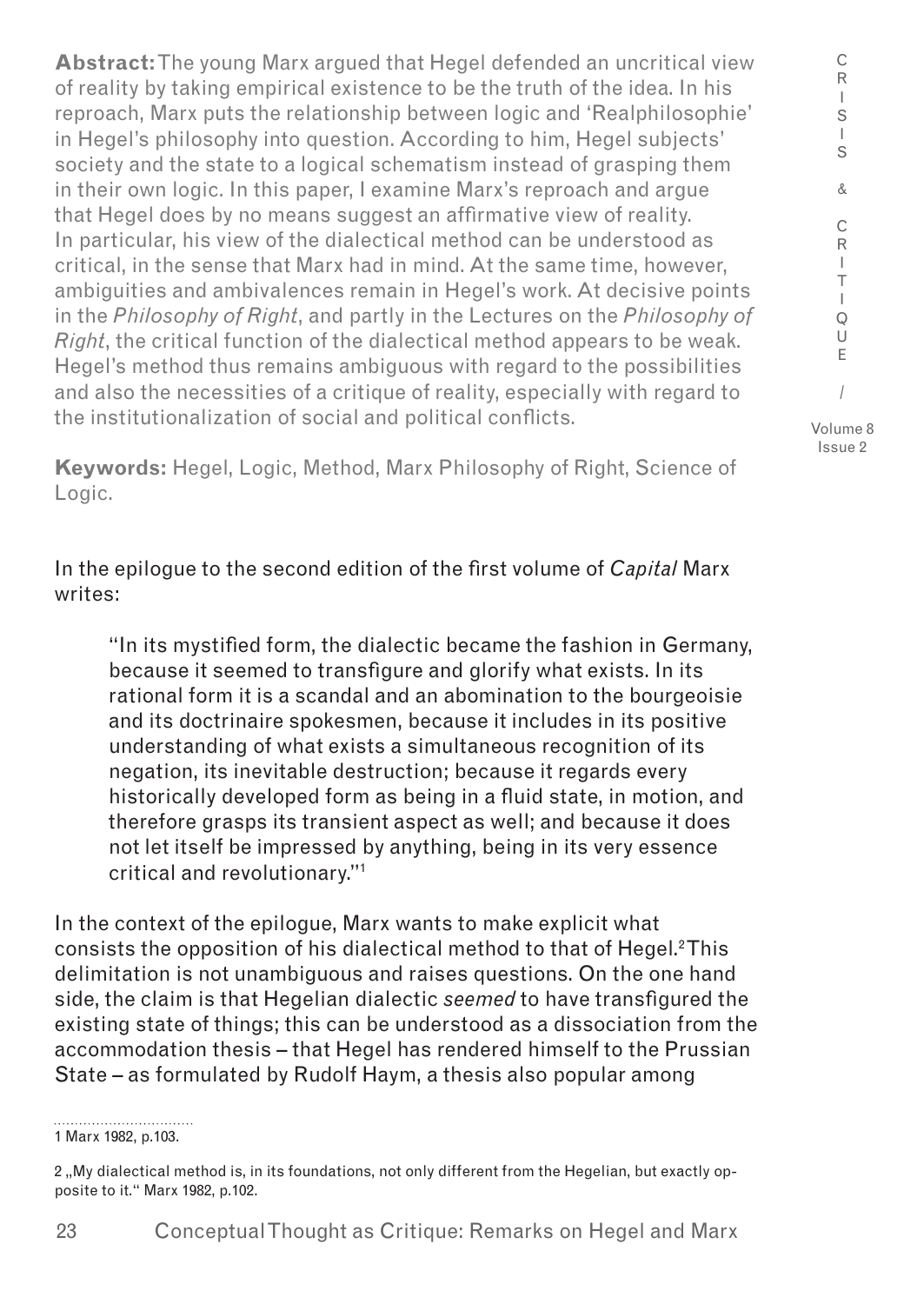social democrats, and that even Marx in 1870 explicitly rejected.3 On the other hand side, Marx does not leave any doubt that Hegel has mystified the dialectic.4 Only in its rational shape, it is critical and revolutionary. At least, Hegel is thereby reproached to have not overseen the critical consequences of his dialectical method and to have abetted its appropriation for the purpose of transfiguring the existing things through mystification.

In relation to the *Outlines of the Philosophy of Right*, the young Marx defended the thesis that Hegel is necessarily led to the "inevitable outcome… that an *empirically existent* is *uncritically* accepted as the actual truth of the idea"5 ; his philosophy is characterized by a "necessary transforming of empirical fact into speculation and of speculation into empirical fact."6 Behind this reproach lies the assumption that for Hegel "logic is not used to prove the nature of the state, but the state is used to prove the logic."7 Central for the reproach of uncritical empiricism is therefore the relationship between logic and real philosophy in Hegel that Marx assumes. Following his conception, Hegel subjugates his representation of society and the state to a logical schematism instead of grasping them in their proper logic.

We will examine this thesis in what follows, whereby we will demonstrate that Hegel does not suggest an affirmative conception of the existing state of things, rather, his conception of method can be understood as critical, in the sense addressed by Marx. At the same time, obscurities and ambivalences remain. At decisive moments in the *Outlines of the Philosophy of Right* and in parts even of his lectures on the philosophy of right, Hegel reduces the critical function of his method, and remains ambiguous regarding the possibilities and necessities, if any, of a critique of the existing state of things and of the institutionalization of social and political conflicts. This will, in the following, be the object of the first part the elaborations (I.). With regard to the method developed in the *Science of Logic*, we will then show that

4 Cf. Arndt 2013.

5 MECW, Vol. 3, p. 39.

6 MECW 3, p. 9. "Ordinary empirical fact has not its own but an alien spirit for its law; whereas the the form of existence of the actual idea is not an actuality evolved from itself, but ordinary empirical fact."

7 Marx 2009, p.18

24

C R I S

<sup>3</sup> Cf. Haym 1857, p, 359. "The Prussian state... entered into the period of restauration... The Hegelian system became the scientific abode of the spirit of the Prussian restauration." Also, Wilhelm Liebknecht, one of the leadings heads of the German social democracy assumed in 1870 in this sense, Hegel is "the discoverer and glorifier of the royal Prussian idea of the state." He had this remark printed as remark to an essay by Frederick Engels, which angered Engels: "this ignoramus has the insolence to wish ti dispatch a man like Hegel with the word "Preuss"". Karl Marx seconded: "I had written to him that if, when he wrote about Hegel, he knew nothing better than to repeat the old… muck, then he would do better to keep his mouth shut." (MECW, Vol. 43, pp. 508 and 512).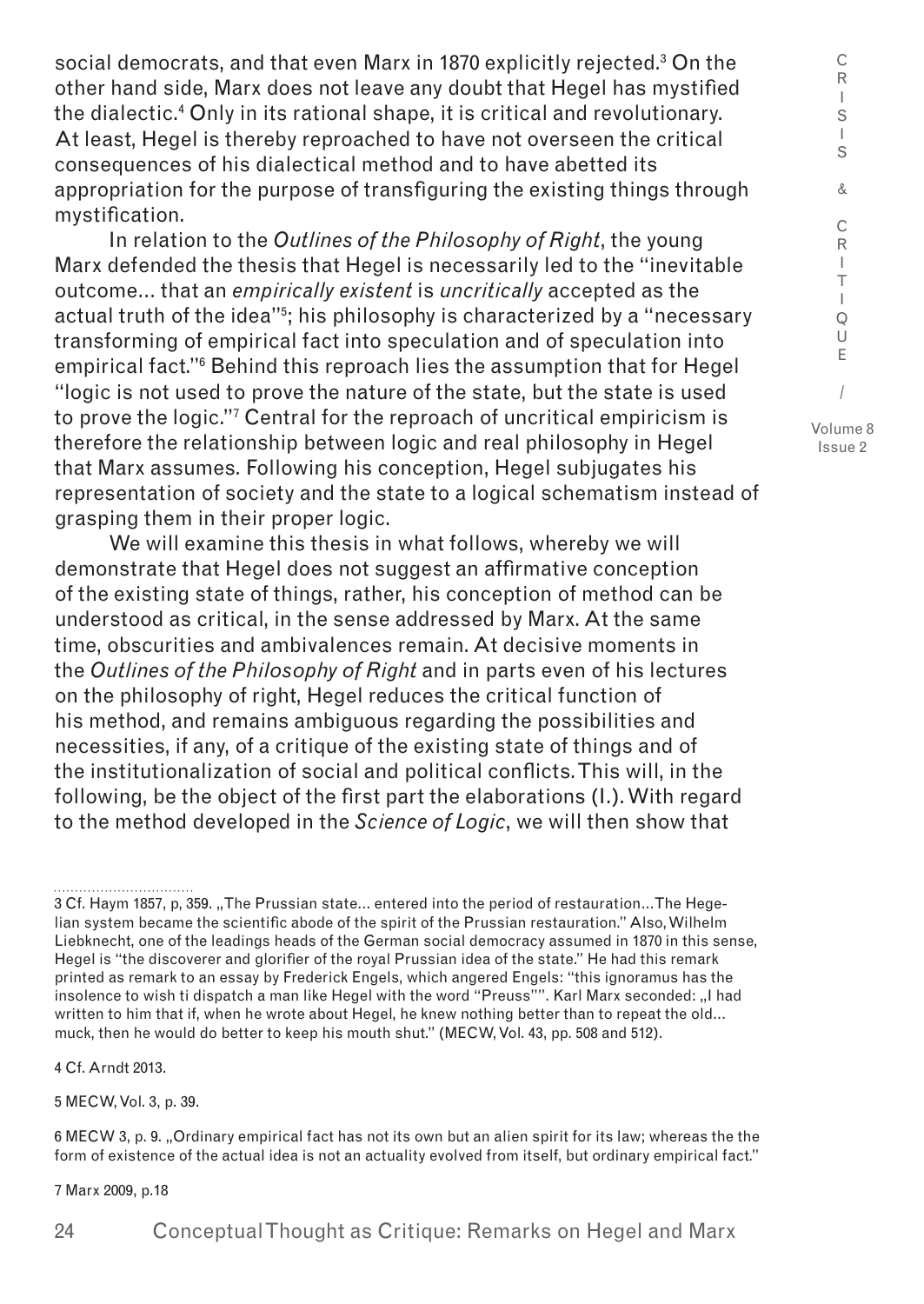the absolute idea as absolute method is at the same time the normative reference point of the comprehension [*Begreifen*] of reality, and that this comprehension therefore necessarily includes a critical relation to reality. At the same time, the relation between logic and real philosophy remains methodologically under-determined (II.). But this also holds for Marx, who underestimates the critical significance of the absolute idea and tends to level the difference between *Logic* and real philosophy. In a comparison of the method that is claimed by Marx with the conceptions of Hegel, we will therefore finally show how far and on what ground they correspond to one another (III.).

## **I.**

According to Hegel's explanation, the *Outlines of the Philosophy of Right* are:

"An endeavor to *apprehend and present the state as something inherently rational*. As a work of philosophy, it must be as far removed as possible from any attempt to construct a *state as it ought to be*. The instruction which it may contain cannot consist in teaching the state what it ought to be; it can only show how the state, the ethical universe, should be understood."8

At first glance , Hegel argues that conceptual thinking must distance itself from any critique of the existing reality of the state; what can be criticized is only an insufficient manner of conceptual thinking itself, and philosophy must indeed instruct [*belehren*] us on how to think conceptually . These two aspects , as Walter Jaeschke argues, should not to be thought separately , since Hegel presupposes "a concept of reason which is twofold or also in itself differentiated into 'self-conscious reason' and 'present reason.'"9 In the "preface" to the *Outlines of the Philosophy of Right* this doubling is compellingly expressed in the often misunderstood, and therefore infamous dictum: "*What is rational is actual and what is actual is rational*."10

What we are dealing with here is the relationship between the *Science of the Logic,* and more precisely, of the absolute idea as the epitome of reason to reality. In contrast to the common misunderstandings that Hegel would characterize as rational, everything that exists in its being-as-it-is, one must emphatically recall that reality

8 Hegel 2008, p. 14f.

9 Jaeschke 2014, p. 427

10 Hegel 2008, p. 14.

25

T I Q U E / Volume 8

Issue 2

C R  $\mathbf{I}$ S I S & C R I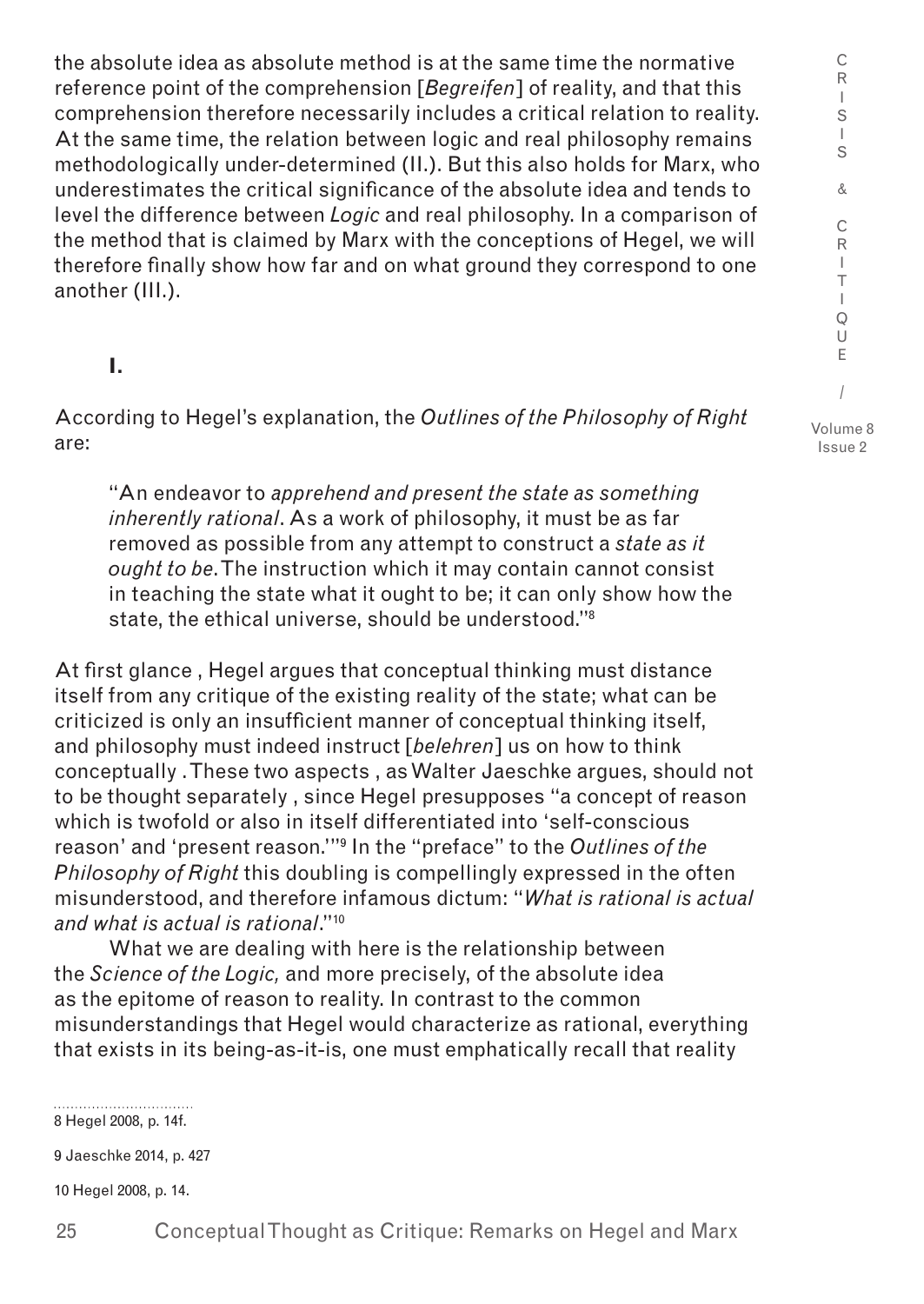and actuality are not to be equated, as many interpreters have stressed.<sup>11</sup> This already follows from the *Science of Logic* where the category of reality falls into the logic of being-there and finally designates the finite and therewith still external relationship of something and other. Yet, the category of actuality [*Wirklichkeit*] falls into the logic of essence and designates a modality of the absolute in the transition to the concept. In distinction from the merely existing reality or existence, actuality is, as it says in § 142 of the *Encyclopedia* "that unity of essence and concrete existence [*Existenz*], of inner and outer, that has immediately come to be."12 Otherwise put, the actual is a reality if and insofar as it corresponds to the concept. Thereby it holds, and we will return to this more closely, that reality as a finite – and to this belongs also the sphere of objective spirit, the state – there cannot be a complete correspondence of the concept and the object. To this end, one reads in the logic of the concept in the section on the idea: "Finite things are finite because, and to the extent that, they do not possess the reality of their concept completely within them but are in need of other things for it – or, conversely, because they are presupposed as objects and consequently the concept is in them as an external determination."13 Pirmin Stekeler-Weithofer has pointedly formulated that the concept of actuality – in the sense of the actuality of reason – encompasses in Hegel "the validity, not only of the positive validity of the moral-legal order" and should always be regarded "as the condition of development of (moral-legal) culture, that is the best possible at a time."14

In his "preface" to the *Outlines of the Philosophy of Right*, Hegel does not explicitly draw this consequence and seems to suggest a rather affirmative attitude when he writes: "The unsophisticated heart takes the simpler line of adhering with trustful conviction to what is publicly accepted as true and then building on this firm foundation its conduct and sets position in life."15 This "truth about *right, ethical life*, and *the state*" is supposedly "as old as its recognition and formulation in the in public laws and in public morality and religion"<sup>16</sup> The common sense that confidently sticks to this is only the everyday manner of natural consciousness orienting itself in life. The "thinking spirit" wants to conceptually grasp the known truth – that is therefore not yet cognized<sup>17</sup> – "the content, which is

11 Cf. paradigmatically Stekeler-Weithofer 1982, pp. 282 –288; Aragüés 2018, p. 217 ff.

12 Hegel 2010a, p. 211.

13 Hegel 2010b, p. 672.

14 Stekeler Weithofer 1992, pp 288.

15 Hegel 2008, p. 5.

16 Ibid.

26

17 Cf. the "preface" to the *Phenomenology of Spirit*: "What is familiar and well known as such is not

Q U E / Volume 8 Issue 2

C R  $\mathbf{I}$ S I S & C R I T I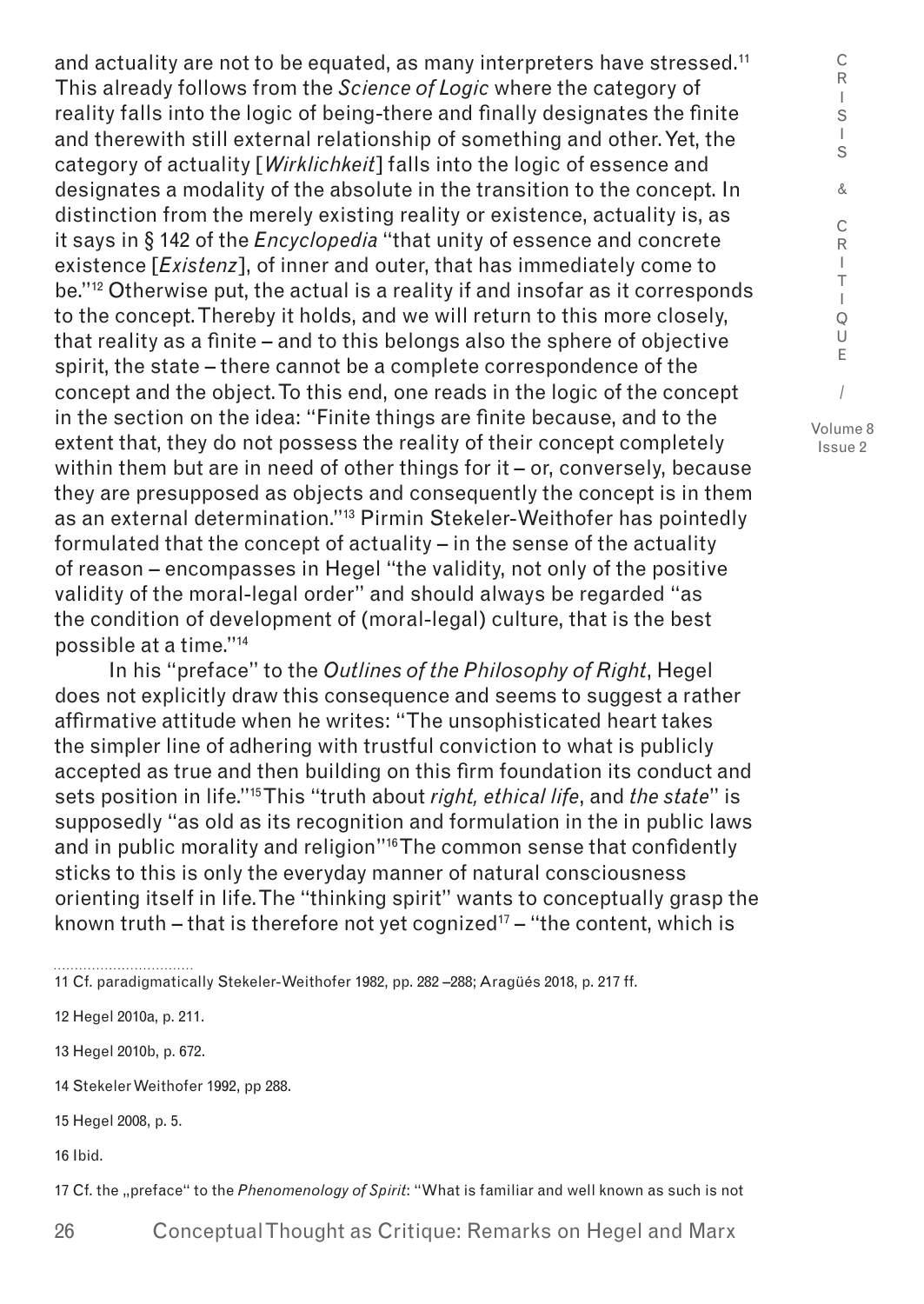already rational in itself must win the *form* of rationality."18 Hereby we are not dealing with a mere affirmation of the existing state of things, since, as Hegel states, it is only through conceptual thought the rational content:

it may appear justified to free thinking. Such thinking does not stop at the given, whether the given be supported by the external positive authority of the state or agreement among people, or by the authority of inward feeling and the heart and by the witness of the spirit which immediately concurs with it. On the contrary, thought which is free starts out from itself and thereupon demands to know itself as united in its innermost being with the truth."19

Birgit Sandkaulen<sup>20</sup> has clarified what difficulties are linked to Hegel's confidence in confidence. The tension between the critical attitude of thinking spirit and of the confidential conviction of natural consciousness catches the eye. If the validity of the existing state of things is only to be justified through the comprehension in free thought and does not follow from the authority of the existing state of things, then it follows that its rationality does not coincide with its mere existence. As little as each form of self-consciousness can be addressed as self-conscious reason, as little anything that is present can be addressed as rational. But this also means – as Hegel says about the concatenation of free thought – that any form of a non-comprehending [*nicht-begreifenden*] consciousness that relies on the common conviction or on the immediacy of feeling and heart, or on subjective conviction, deceives and can itself be deceived. As one must distinguish in reality, between rational actuality and mere existing state of things, one must also generally distinguish in consciousness between opinion (doxa) and knowledge (epistéme)<sup>21</sup> to justify the validity of the existing state of things – and also of the trusting conviction with regard to the existing state of things – at all. Put differently: trust itself requires the justification of the concept and mistrust in the non-reflected confidence. Hegel, who precisely for

18 Hegel 2008, p. 5.

19 Ibid.

20 Sandkaulen 2014.

I S  $\mathbf{I}$ S & C R I T I Q U E / Volume 8

Issue 2

C R

really known." Here Hegel certainly even adds: "In the case of cognition, the most common form of self-deception and deception of others is when one presupposes something as well known and then makes one's peace with it." Hegel 2018, p. 20.

<sup>21</sup> Cf. Fulda 2003, p.83: "On the one hand side, there now stands a consciousness that in its temporally specific biases lives. Hegel calls it natural consciousness […], primordially caught in the opacity of the lived moment. On the other side stands the philosophy that must correct the inversions which are contained in natural consciousness. Thereby it presents itself to that natural consciousness as something inverted and wrong […]. Thereby – like in Plato – there is the opposition of apparent knowledge, in which we usually live, and real knowledge of true philosophy."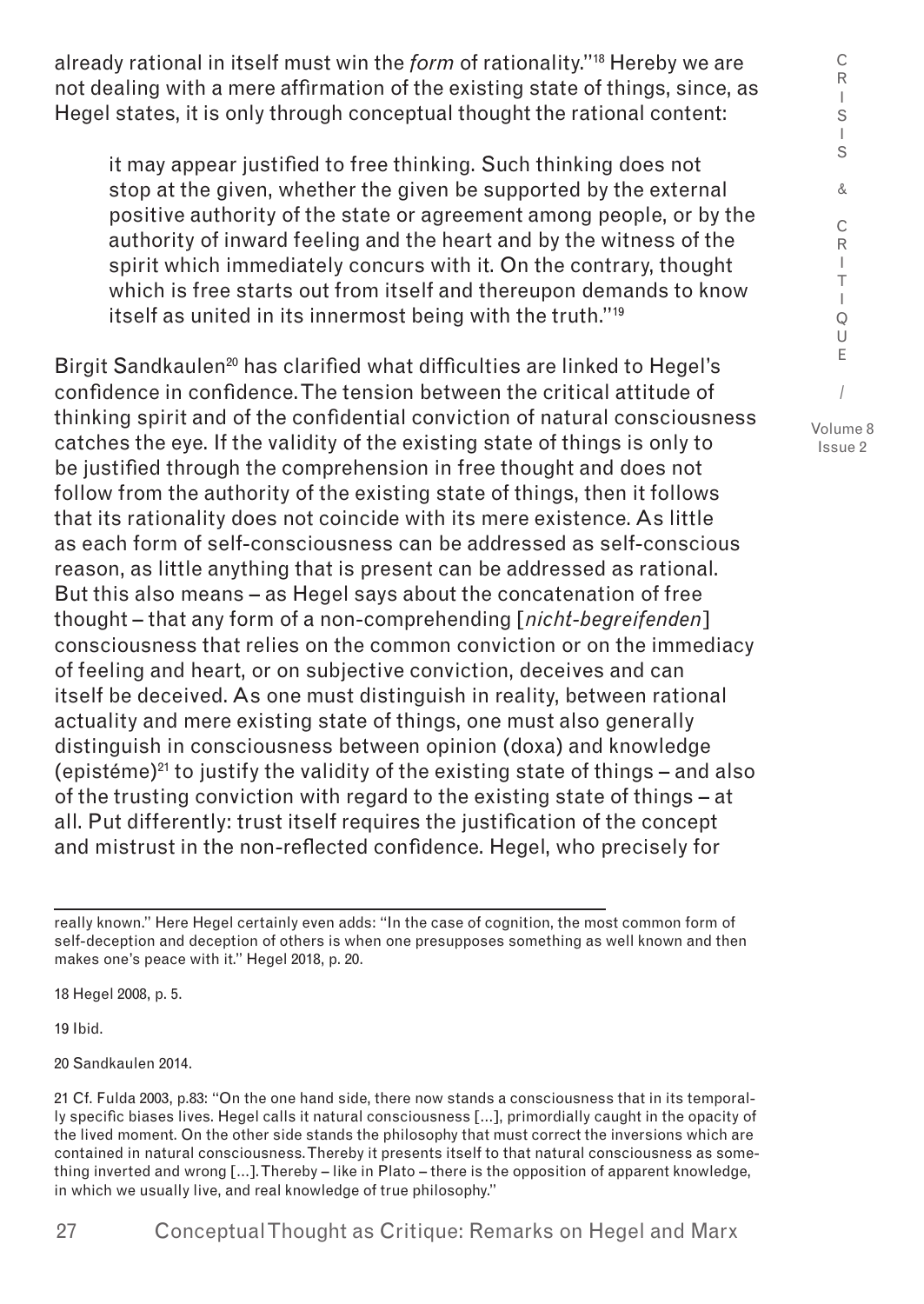this reason, honors and despises public opinion, $22$  has not made explicit its ambivalence in this passage. Neither here, nor at another place in the *Outlines of the Philosophy of Right*, is it justified why this trust can be trusted in all cases. Even more so, the inverted case of mistrust in the validity of the existing state of things – neither on the level of common sense nor as result of free thinking – is not considered nor possible conflicts resulting from it, leading up to the question of a right to resistance against a pathologically distorted political system<sup>23</sup> Rather Hegel refrains from the historicity completely for the benefit of a purely ideal moment:

In any case, however, it is absolutely essential that the constitution should not be regarded as *something made*, even though it has come into being in time. It must be treated rather as something simply existent in and for itself, as divine therefore, and constant, and so as exalted above the sphere of things that are made.<sup>24</sup>

Even if it holds that the objectivity of the objective spirit to which the state and the constitution belong, are not accessible to the arbitrariness of subjective action, and is the expression of a formative step of spirit which is objective vis-à-vis the individual, Hegel's testimony is not convincing. Here, as was pointed out by Birgit Sandkaulen. $25$ the historicity of spirit is arrested, without the state being beyond historicity – since world history is ultimately inferred from the state. This historicity means in any case transformability and not persistence. Especially therefore the actuality of reason is here also always mixed with the merely existent and external to it, so that one must distinguish between the two. One could put this pointedly: the state as such is in its worldly existence, as objective spirit, can represent the concept only in a broken manner and mediated through externalities due to reasons that lie in reason itself. The representation of the eternal in it cannot abstract entirely from the real philosophical context, because it is part of the determination of the idea's being-there in actuality. By abstaining from it, Hegel's formulations create the impression that he wanted to displace the state from the realm of the finite into that of the absolute. If the constitution were absolute "simply in and for itself' [*schlechthin*] selfreferential and thus "divine and constant," then it would be the absolute itself and would no longer belong to the objective and therefore finite

22 "Public opinion therefore deserves to be as much respected as despised." Hegel 2008, p. 301.)

................................

28

C R  $\mathbf{I}$ S I

<sup>23</sup> Cf. Siep 2012, p.45; 2015, pp. 46 –78.

<sup>24</sup> Hegel 2008, p. 262.

<sup>25</sup> Sandkaulen 2014, p. 434.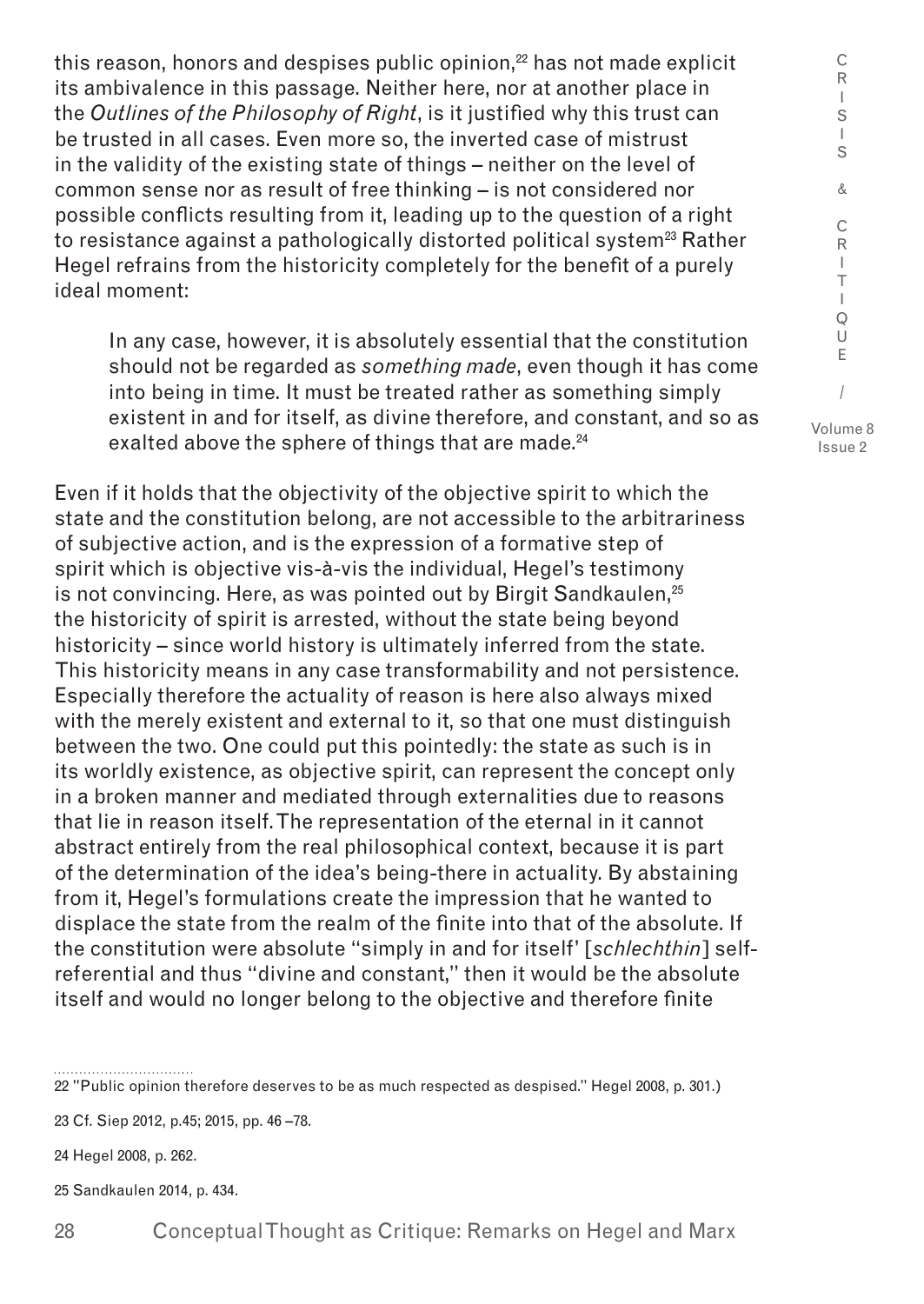spirit. The state is only the "rational in and for itself,"<sup>26</sup> but only insofar as reason – the idea – has realized itself in it. The idea has always already become actuality in a determinate historical manner. In this sense, Hegel claims that "the constitution of any given people depends in general on the character and development of its self-consciousness. In its selfconsciousness, its subjective freedom is rooted and so, therefore, is the actuality of its constitution."<sup>27</sup> But this actuality is also supposed to be measured by how far it has realized a maximum of rationality in the frame of the objectively possible or has lagged behind. The constant or the eternal *in* the historical finitude of objective spirit is not absolute reason itself in its self-relationality, but as such it is the measure in relation (to finite) reality, wherein it only ever appears as fractured by externalities.

Hegel's formulations prove Marx right in that the handling of the method in the *Outlines of the Philosophy of Right,* which seems to transfigure the existing. However, there remains an ambivalence, which is exemplified here in view of the "trustworthy conviction" of the "unbiased mind" is to be made clear by way of example. In Hegel's view, the publicly known truth shows itself above all in religion; this, however, does not secure an affirmative, unconditional agreement of throne and altar, but in it, the individual experiences the consciousness of its freedom. It is not by chance that Hegel emphasizes in the *Encyclopedia* (1830) regarding the free spirit of the individual, that the consciousness of individual freedom has "come into the world through Christianity" and man "in religion knows its relationship to absolute spirit as such as its essence", "has the divine spirit also as entering into the sphere of worldly existence, as the substance of the state, the family, etc."<sup>28</sup> At the same time, Hegel emphasizes that people do not "have" the idea of freedom in this way, but they are it. "It is this wanting of freedom no longer a drive which demands its satisfaction, but the character – spirited consciousness that has become driveless being."29 If this is the basis of the trust of which Hegel speaks in the *Outlines of the Philosophy of Right*, then it arises from an internalized consciousness of freedom, which can only agree with the existing because it finds itself in it. Obviously, Hegel assumes that trust only arises when it also can be justified. But even if it should be so the case of conflict remains hidden.

T I Q U E / Volume 8

C R I S I S & C R I

Issue 2

26 Hegel 2008, p. 228.

27 Ibid., p. 263.

28 GW, Vol. 20, §482, Remark.

29 Ibd.

29

Conceptual Thought as Critique: Remarks on Hegel and Marx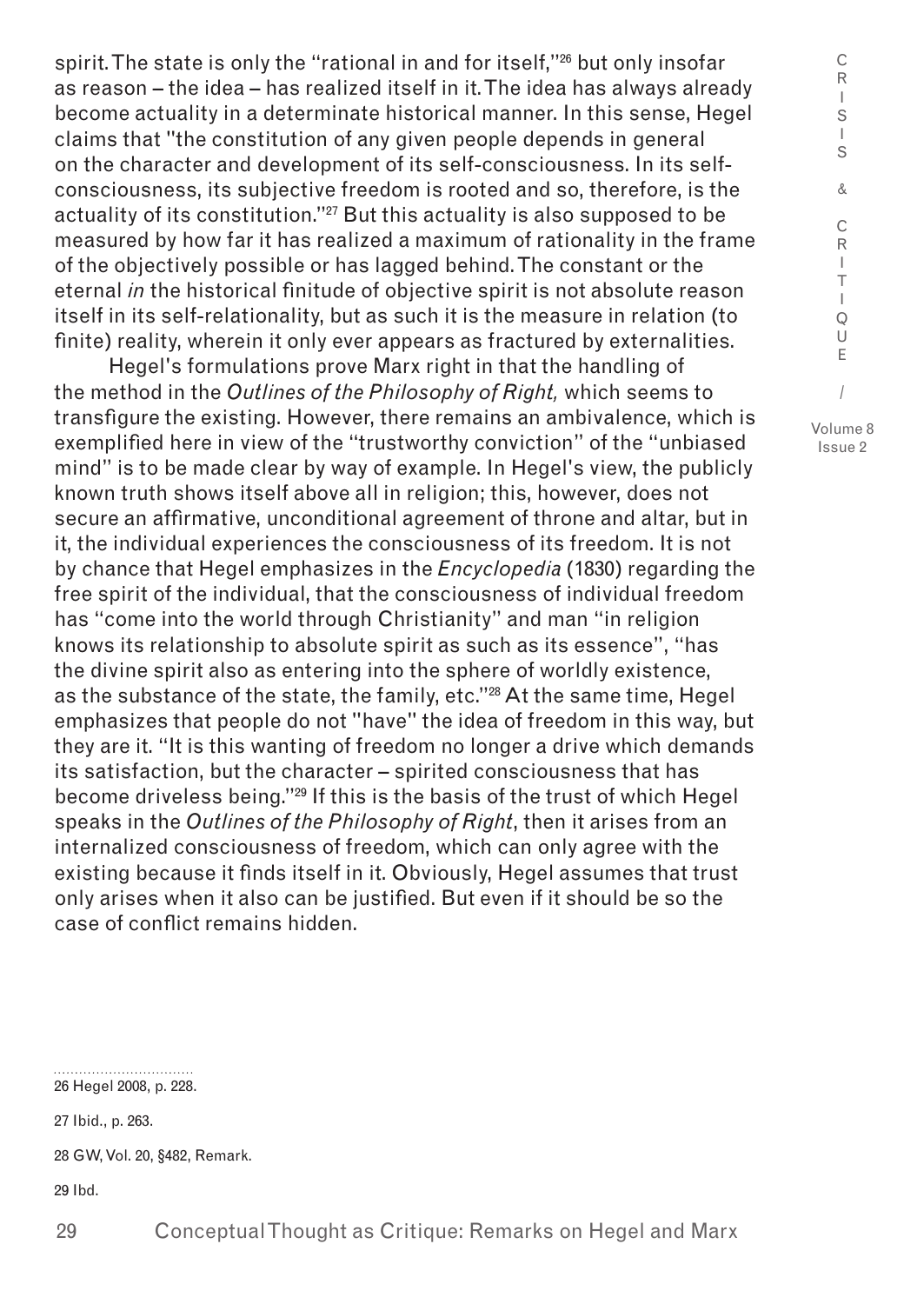In the "Preface" to the *Outlines of the Philosophy of Right*, Hegel emphasizes right at the beginning, the special significance of the method that he takes as a guiding principle, whereby he explicitly refers to the *Science of Logic*, even if he has "omitted to bring out and demonstrate the chain of logical argument in each and every detail…in dealing with a topic which is concrete and intrinsically of so varied a character."<sup>30</sup> Marx's assumption that the *Philosophy of Right* allows conclusions to be drawn about Hegel's conception of the method is therefore correct, especially since Hegel emphasizes in this context that his treatise should be judged primarily from this point of view. Yet, what is the nature of the relation of the real science of spirit to the method of logic cannot be inferred from Hegel's remark. Marx's view seems to be that Hegel uses figures of the logic as schematism and applies them directly to real philosophical facts. The concrete and manifold nature of these facts would then only be an obstacle to overload the text by constant references to the *Logic*. However, another interpretation is possible, which is suggested by the *Science of Logic* itself.

In connection with the passage already quoted above from the section on the idea, we read: "Since the idea is the unity of concept and reality, *being* has attained the significance of *truth*; it now *is*, therefore, only what the idea is."31 This is doubly true: for the concept, which grasps itself here as a concept itself in pure thinking, and for the concept that refers to reality. Both are to be distinguished: only in the former case does the concept becomes purely self-referential and the idea consequently absolute. With respect to real objects the situation is different: "It is not that the subject matter [*der Gegenstand*], the objective and subjective world, *ought* to be in principle *congruent* with the idea; the two are themselves rather the congruent of concept and reality; a reality that does not correspond to the concept is mere *appearance*, something subjective, accidental, arbitrary, something which is not the truth."<sup>32</sup> This is to say that actuality in any case does not go directly together with the concept,<sup>33</sup> even if the concept or the idea must correspond to the reality, so that "anything actual might possibly *be in truth*."34 The criteria for this actual or true being, Hegel formulates negatively: "But there is no saying what anything actual might possibly *be in truth*, if its concept is not in it and its objectivity does not measure up to

30 Hegel 2008, p. 4.

31 Hegel 2010b, p. 672

32 Ibid., p. 671.

30

33 It goes together with the concept only insofar as the contingent, but not contingency in its multiplicity is logically necessary (cf. Henrich 1971).

34 Hegel 2010b, p. 672.

Conceptual Thought as Critique: Remarks on Hegel and Marx

I S & C R I T I  $\Omega$ U E / Volume 8 Issue 2

C R I S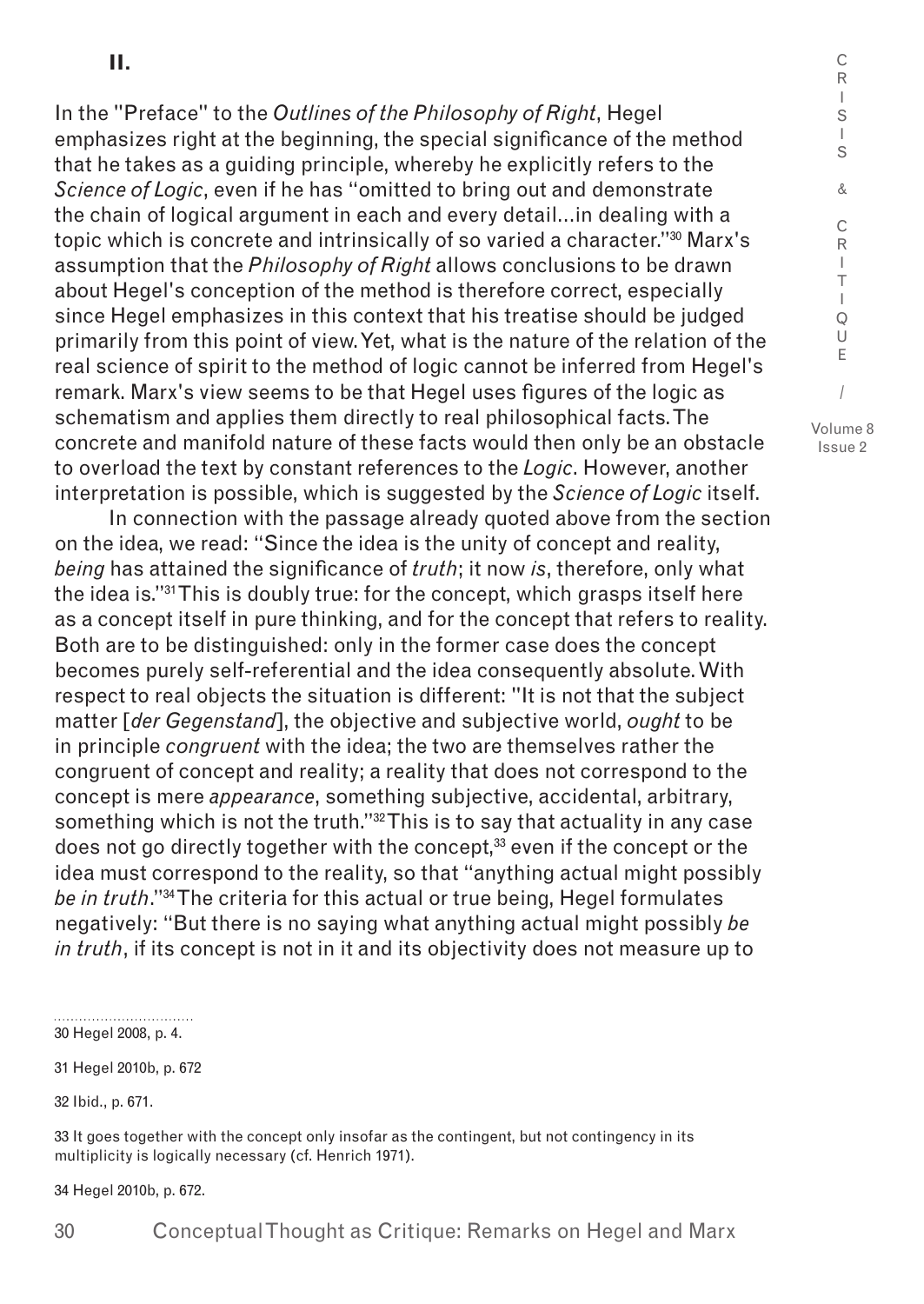this concept; it would be a nothing."35 With this negative formulation he wants to clarify that what is dead has no correspondence of concept and reality and thus no real being.

On the other hand, it is also true for Hegel that the logical idea is necessarily in a difference to actuality. In the *Science of Logic* he emphasizes that this is by no means a limit of the idea, but a limitation inscribed in itself: "That the idea has not perfectly fashioned their reality, that it has not completely subjugated it to the concept, the possibility of that rests on the fact that the idea itself has a *restricted content*; that, as essentially as it is the unity of the concept and reality, just as essentially it is also their difference."36 This is generally true for reality, Hegel extends his analysis to the state, which even as the worst state, according to him, is still the state.<sup>37</sup>This raises the question, under which conditions do the non-correspondence of concept and reality lead to nothingness, and under which conditions is reality more than nothing?

In his lecture on logic in 1817, Hegel states: "When one says that this state constitution is bad, its badness is something transient – it is not. But there is not state which does not have something that does not correspond the idea, even if only in an incomplete and merely abstract manner."38 Even the worst state is in some respect - insofar as it is a state at all - in correspondence to the concept; but what is a state whose objectivity is not at all commensurate with the term? In the *Science of Logic*, Hegel remarks of the context just quoted: "Wholes like the state and the church cease to exist *in concreto* when the unity of concept and their reality is dissolved."39 This dissolution of the unity of concept and in which the objectivity of the state loses its adequacy to the concept is obviously a historical moment in the cognition of the state. In his Lecture on the *Philosophy of Right* in 1818/19, Hegel distinguished between reasonable and historical necessity as two ways of looking at things, and he emphasized that "true cognition" cannot "stop at the historical viewpoint of relations of right, since for it is valid only the right of the existing, that which is valid according to its form, even if it also would be in an infinite way, the highest wrong."<sup>40</sup> Here, the rational view becomes the normative instance of objection, which criticizes the existing as being contrary to reason, if it "does not correspond to the idea."41

35 Ibid.

36 Ibid., p. 672.

37 Cf. Ibid., p. 673.

38 G.W.F. Hegel, Gesammelte Werke, Vol, 23.1, p. 138. [add this to biblio and more detail maybe]

39 Hegel 2010b, p. 672.

40 .G. W.F. Hegel, *Gesammelte Werke*, Vol, 26.1, p. 234.

41 Ibid.

31 Conceptual Thought as Critique: Remarks on Hegel and Marx

R I S I S & C R I T I Q U E / Volume 8 Issue 2

C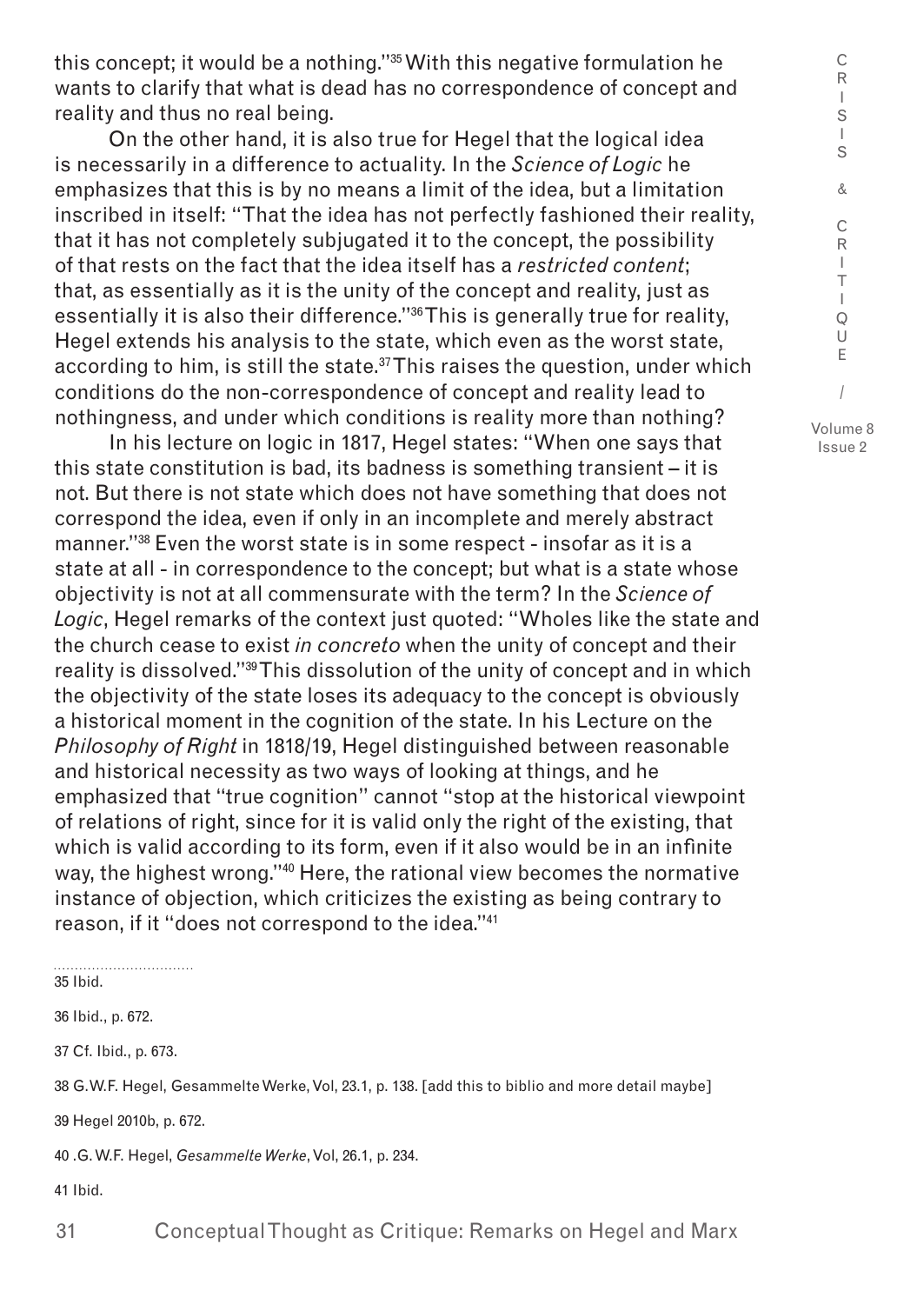From this criticism it follows that a historical overturning of the existing is necessary and justified: "If thus the spirit of a people entered a higher stage, the moments of the constitution which are related to earlier stages lose their footing; they must collapse, and no power is capable of holding them."42 That this is not to be understood as attentism, Hegel clarifies a little later: "Everywhere, where spirit has attained a higher consciousness the struggle against such institutions is necessary."43 If philosophy, as it is called in this context, transcends the historical view point, then it does not carry out a flight from the world into higher spheres, but proceeds "without regard for what is valid, for the ideas [*Vorstellungen*] of the time."<sup>44</sup> The point of view of reason implies a ruthless criticism of the existing, insofar as it corresponds to the general spirit in a people, i.e. its the level of education of the spirit reached under the respective circumstances as the reality of the concept. In this criticism lies an ought, because the Idea itself, as just as much theoretical as practical, demands validity in reality; in the lecture of 1821/2 it is said in this regard succinctly: "the rational ought to be effective [*soll gelten*]."45

The critical use of the method is based on the fact that in grasping the historical reality, the existing is measured against the concept or the idea. In the transcription of the lecture from 1819/20, Hegel emphasizes that "science does not set up an ideal," but that "a certain way is based on the way of the present Spirit" is taken as a basis.<sup>46</sup> Critique is therefore immanent critique. But in order for a critique to be possible at all, it is not enough to direct the gaze solely to the idea as the 'eternal-true,' which, according to Hegel, is 'not abstract,' but one must evaluate it according to the fundamental difference between concept and reality, and with regard to the historical state of formation of the spirit, whether it falls short of what is objectively possible or not. Instead, when Hegel repeatedly points out that philosophy the outer form of the existing reality" with the accidental and the individual, he consequently undermines the complexity of finite reality and thus of the existence of the idea in the spirit. $47$ 

42 Ibid.

43 Ibid., p, 235.

44 Ibid.,

45 GW, Vol. 26.2, p. 764. Cf. also the postscript of Griesheim to the lecture of 1824/5: "The philosophical consideration aims that a legal institution is rational, that the right, the true right of man, is respected in it. A historically founded right can be rejected by philosophy as irrational. For example, slavery in India can be justified historically by the fact that these slaves, even among the Negroes these slaves [...]. This justification notwithstanding, reason must maintain that the slavery of the Negroes is a completely unlawful institution, contrary to true human and divine Right and is to be rejected." (GW, Vol. 26.3, p. 1061).

46 GW, Vol. 26.1, p. 337.

47 Cf. the lecture / (GW 26.1: p. 339): "Rational contemplation raises above it what in detail is contradictory to hold for something so important." On the whole, it is to be noted that critical consequences

& C R I T I Q U E / Volume 8

C R I S I S

Issue 2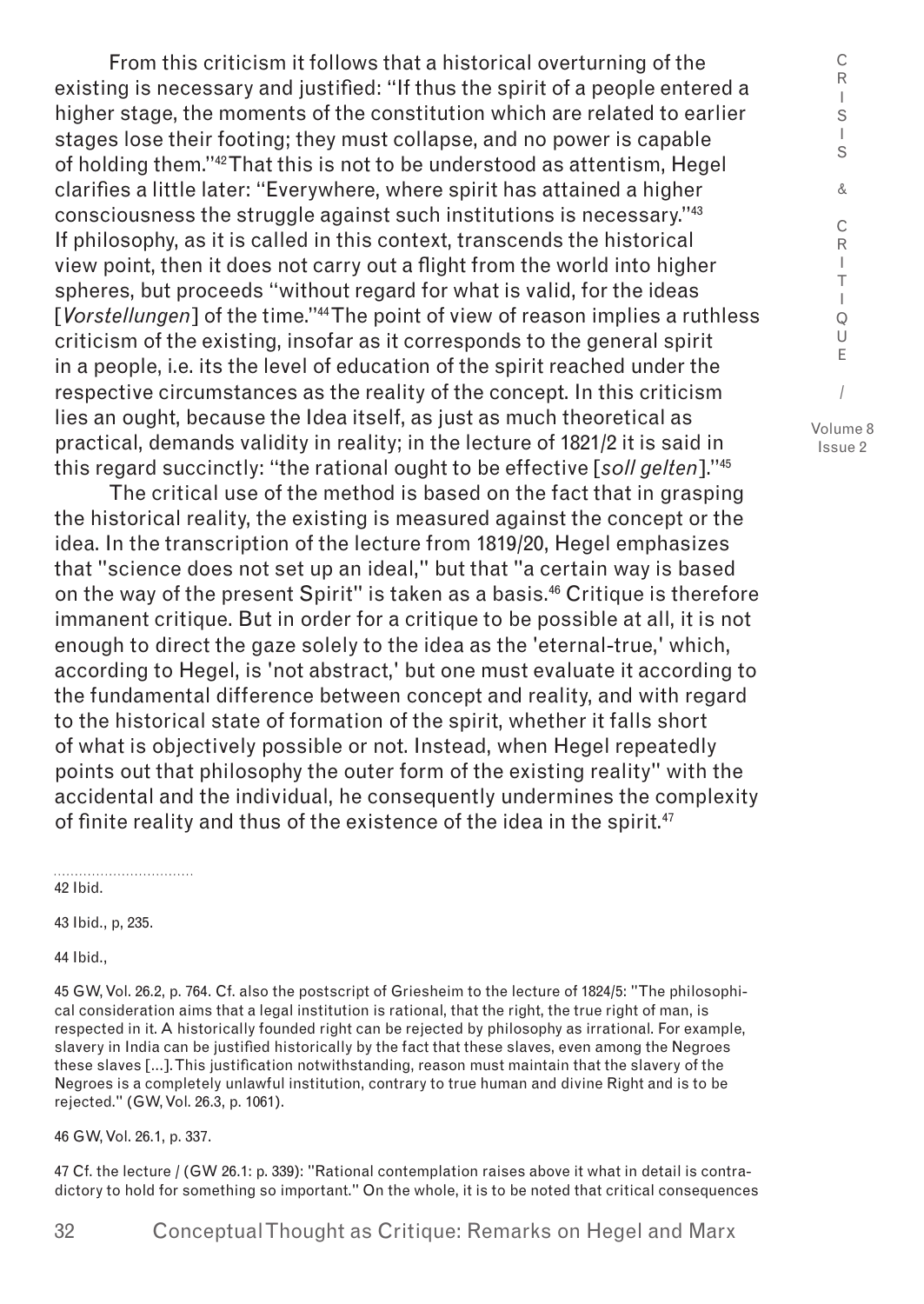When Marx speaks of his method as distinct from that of Hegel, this does not happen on a common theoretical level with the *Science of Logic*, but in view of his project of a *Critique of Political Economy*. Seen from Hegel's point of view, we are thus dealing with methodological questions of a particular real science, whereby in view of the planned total scope of the project, of which *Capital* is only a part, it can be claimed, that it is largely congruent with Hegel's philosophy of the objective spirit.48 From this level of a particular science, Marx refers to what he calls Hegel's "dialectical method," whereby on the one hand, he strongly emphasizes the contrast between the two – his "dialectical method" is "not only fundamentally different from Hegel's, but "its direct antithesis" – but on the other hand makes use of the *Logic* as a reservoir of "dialectical" figures of thought without reflecting on the conditions of the reflect the conditions of the possibility of such a use.

From Hegel's point of view, Marx's handling of the *Science of Logic* raises the question of how the absolute idea as absolute method relates to the real science of the objective spirit. That here, due to the permanent exteriority of the idea in the finite reality, a direct correspondence or congruence cannot take place, is already the result from the quoted claims that Hegel makes in the *Science of Logic* itself. How this difference is to be understood and how to work it out methodically, on the other hand, is largely left out. A revealing formulation is to be found in the "Logic" of the *Encyclopedia*:

"*everything* actual, insofar as it is something true, is also the idea… The individual being is some side or other of the idea, but for this still other actualities are needed…the concept is realized only in them together and in their relation. The individual taken by itself [*für sich*] does not correspond to its concept; this limitation of its existence constitutes its *finitude* and its demise." 49

49 Hegel 2010a, p.

S  $\mathbf{I}$ S & C R I T  $\mathbf{I}$  $\Omega$ U E / Volume 8 Issue 2

C R  $\mathbf{I}$ 

in view of the existing order are above all made explicit in the collegia on the philosophy of right up to 1819/20.

<sup>48 &</sup>quot;The order obviously has to be (I) the general, abstract determinants which obtain in more or less all forms of society, but in the above-explained sense. (2) The categories which make up the inner structure of bourgeois society and on which the fundamental classes rest. Capital, wage labour, landed property. Their interrelation. Town and country. The three great social classes. Exchange between them. Circulation. Credit system (private). (3) Concentration of bourgeois society in the form of the state. Viewed in relation to itself. The 'unproductive' classes. Taxes. State debt. Public credit. The population. The colonies. Emigration. (4) The international relation of production. International division of labour. International exchange. Export and import. Rate of exchange. (5) The world market and crises." Marx 1993, p. 7 [need to add this to the biblio]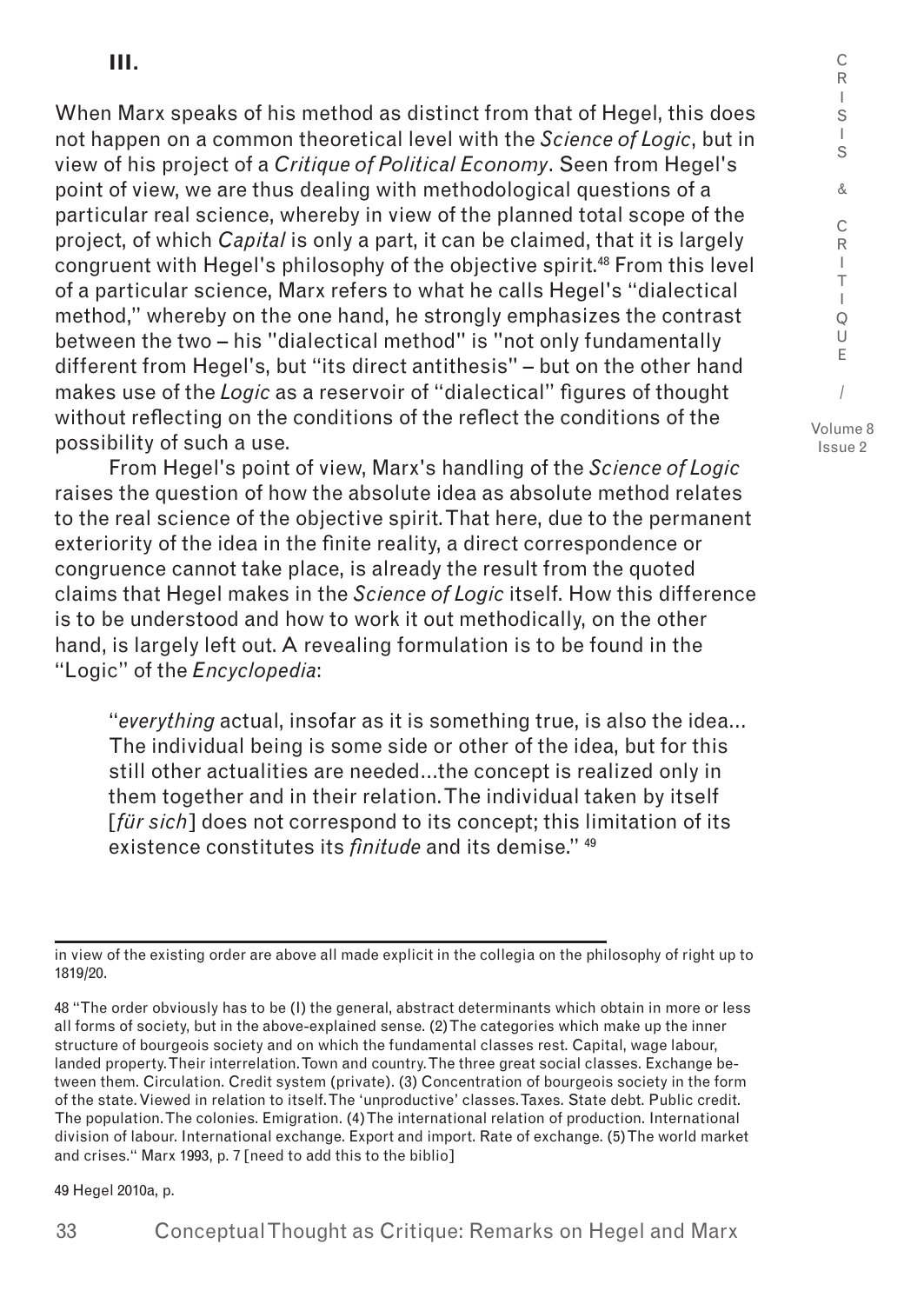However, he does not explain how to comprehend reason in reality under these conditions, i.e. how to reconstruct from the external relations the moments of truth and reality. Unfortunately, there are no further explanations of this point in neither in the supplement to the *Freundesverein* edition nor in the postscripts accessible today, in which the corresponding paragraph is almost without exception skipped over.<sup>50</sup>

The absolute method, as Hegel develops it in the *Science of Logic*, cannot simply be the method of apprehending reality, for in it the concept is itself in its pure self-reference and without any externality the object, so that in this absolute method it is at the same time subject, means and object of cognition. In the finite real sciences, on the other hand, the concept can only refer to itself externally, mediated by others, and is divided into moments of truth as mutually external realities. If the concept is realized only in them together and in their relationship, as Hegel emphasizes, and if the existent, which has the concept more or less in itself, is not deducible from the concept itself, then it requires an effort of its *own* of the concept to find it again in reality and to find the inner, conceptual and to represent the inner, conceptual connection of the fragmented realities.

The devotion to reality is inscribed in the absolute method itself - it is the "*impulse* [Trieb] to find and recognize *itself through itself in all things*<sup>"51</sup>, both theoretically and practically<sup>52</sup> - so that at the end of the passage through reality, as it we can read in the *Encyclopedia* ", the logical" is again attained, but , with the significance that it is a universality that has proven itself in the concrete content as its actuality."53 This means that the absolute method in turn is the result of this passage (which Hegel, by the way, but never fully accomplished), but it is not ad limine identical with the method therefore it is not ad limine identical with the method which tries to grasp and represent the mediation of the conceptual moments in reality. The finding oneself and recognizing presupposes first of all a searching, to which, taken for itself according to Hegel, corresponds to a deficient form of method, the "enquiry [*suchende Erkennen*]": in it "the method likewise occupies the position of an *instrument*, as a means that stands on the side of the subject, connecting it with the object. The subject in this syllogism is one extreme, the object is the other, and in conclusion the subject unites through its method with the object without however *uniting with itself* 

51 Hegel 2010, p. 737

52 Cf. Gerhard 2015.

34

C

<sup>50</sup> In fact, it is to be noted that the question of the relationship of the dialectical method in the *Science of Logic* to the method in the real sciences has to the method in the real sciences has so far received little attention in the Hegel-research.

<sup>53</sup> G.W.F. Hegel, GW, Vol. 19, p. 415.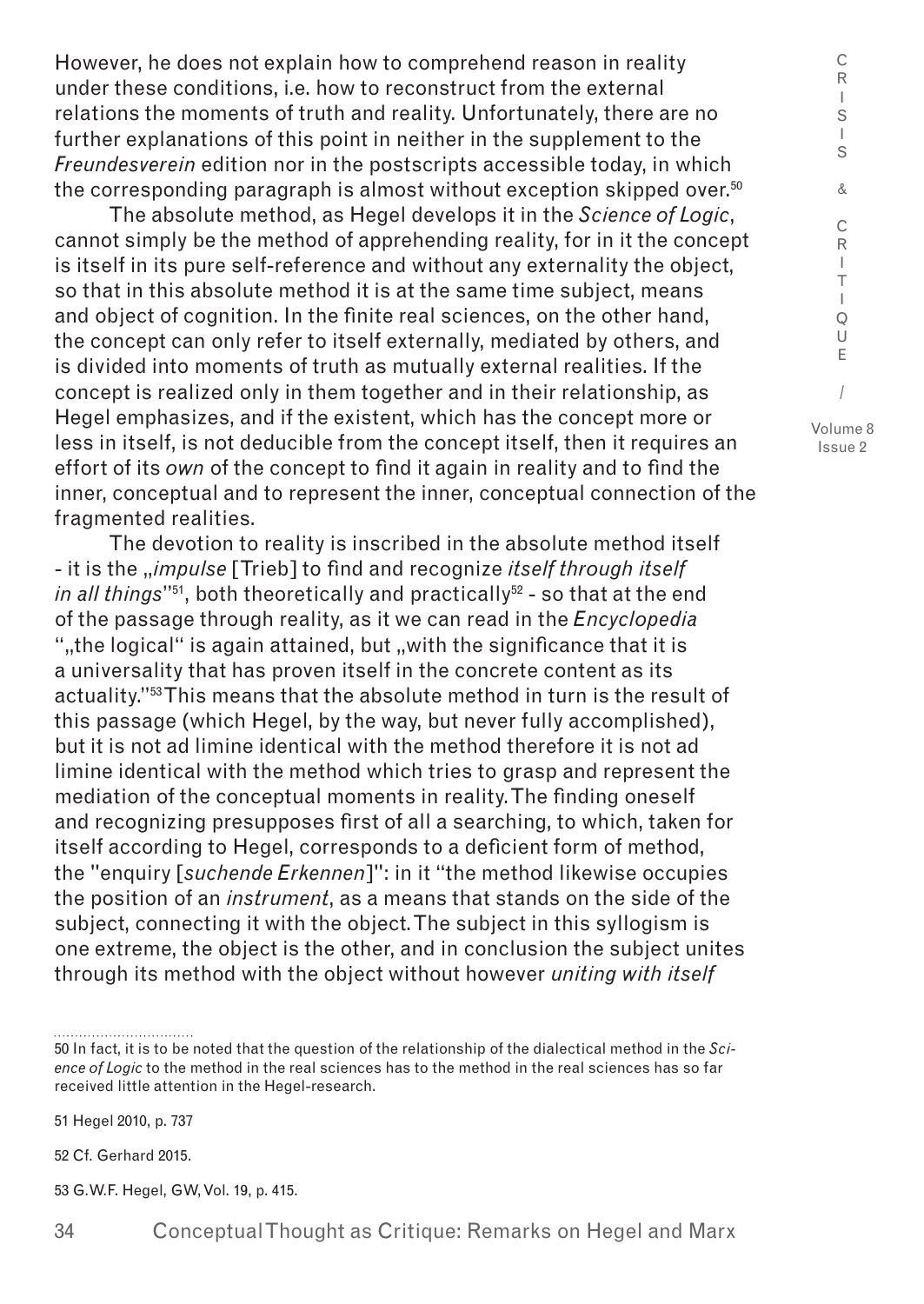there. The extremes remain diverse, because subject, method, and object are not posited as *the one identical concept*."54 Obviously, this concerns this concerns the finite spirit, thus also the objective one, because Hegel emphasizes explicitly, that the absolute idea, thus the absolute method, is to be referred to the absolute spirit: "Art and religion" are "its different modes of apprehending itself and giving itself appropriate existence"55, something that certainly only in philosophy is realized in the form of the concept. Below this threshold, the inner context of reality has to be reconstructed from its moments, in order to be able to identify the conceptual structures in reality. The peculiarity of the searching method in its theoretical and practical approach to reality is that here the existence of the idea in nature and in the finite mind is presupposed as an objective world and thus the real difference of subject, means and object in cognition and action. In this, this method differs from the absolute one. Hegel emphasizes that dialectics as an analytic-synthetic method<sup>56</sup> gets a "new foundation" in the absolute method, but otherwise "remains the same as in the preceding subject matter."<sup>57</sup>

It is at this point that Marx, insofar as he explicitly reflects on his method, as, for example, in the epilogue to the second edition of the first volume of *Capital*, the analytical moment to the mode of research - that is, to the 'searching' cognition in the narrower sense - and the synthetic moment to the mode of representation:

Of course the method of presentation must differ in form from that of inquiry. The latter has to appropriate the material in detail, to analyse its different forms of development and to track down their inner connection. Only after this work has been done can the real movement be appropriately presented. If this is done successfully, if the life of the subject-matter is now reflected back in the ideas, then it may appear as if we have before us an a priori construction. $58$ 

The last remark refers to Marx's demarcation from Hegel, whom he reproaches with confusing the 'ideal' reflection with the movement of the substance itself – a quid pro quo that is the basis of Hegel's mystification

54 Hegel 2010b, p. 738.

55 Ibid., 735.

56 "This no less synthetic than analytic moment of the *judgment* through which the initial universal determines itself from within as the other of itself is to be called the dialectical moment." Hegel 2010, p. 741.

57 Ibid., p. 748.

58 Marx 1990, p.102

R I T I Q U E / Volume 8

Issue 2

C R  $\mathbf{I}$ S I S & C

Conceptual Thought as Critique: Remarks on Hegel and Marx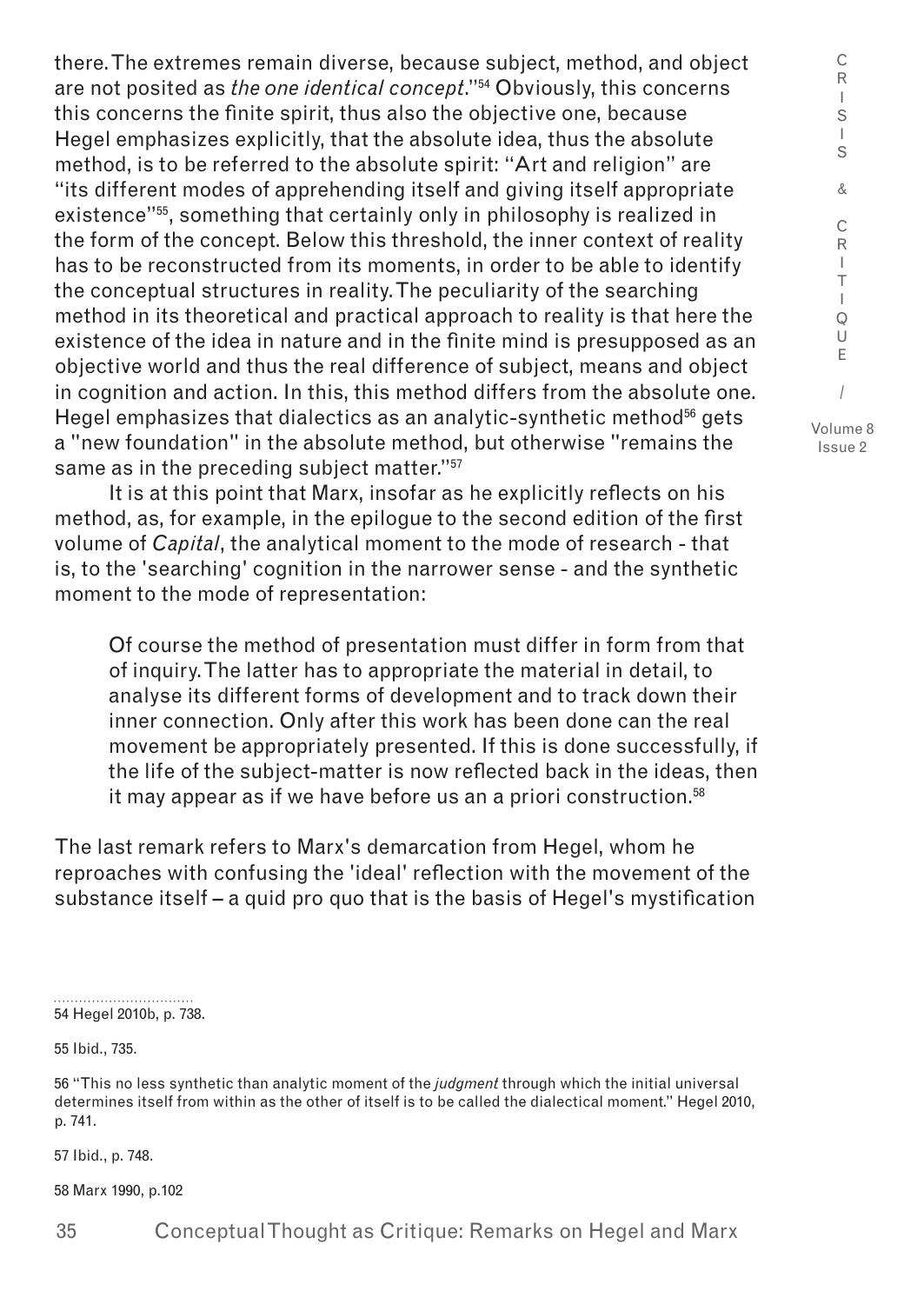of dialectics.59 To the predominantly analytically oriented mode of research, Marx therefore also ascribes an empirically-materialist function of justification as in the so-called the so-called "Methodenkapitel" of the fragmentary "Introduction" to the *Grundrisse der Kritik der politischen Ökonomie*, the first overall draft of *Capital*.

"The real subject retains its autonomous existence outside the head just as before; namely as long as the head's conduct is merely speculative, merely theoretical. Hence in the theoretical method, too, the subject, society, must always be kept in mind as presupposition."60 In doing so, Marx, now again in agreement with Hegel, emphasizes that this subject (in the sense of the underlying, ὑποκείμενον) is an abstraction in itself:

The concrete is concrete because it is the concentration of many determinations, hence unity of the diverse. It appears in the process of thinking, therefore, as a process of concentration, as a result, not as a point of departure, even though it is the point of departure in reality and hence also the point of departure for observation [Anschauung] and conception. Along the first path the full conception was evaporated to' yield an abstract determination; along the second, the abstract determinations lead towards a reproduction of the concrete by way of thought. In this way Hegel fell into the illusion of conceiving the real as the product of thought concentrating itself, probing its own depths, and unfolding itself out of itself, by itself, whereas the method of rising from the abstract to the concrete is only the way in which thought appropriates the concrete, reproduces it as the concrete in the mind.

Marx, as is clearly evident here, identifies the Hegelian method with the absolute method, in which the concept refers only to itself, and at the same time he assumes that Hegel wants to apply this method directly to reality. In contrast, he not only offers a subject or ὑποκείμενον as an empirical-materialistic foundation, but at the same time he wants to limit the dialectic by opposing the self-reference of the concept to the view that the dialectic within the (finite) reality "does not abolish the real difference." In a longer passage on the system character of the capitalist mode of production, Marx makes it clear that the capital relation presupposes specific historical conditions to be reproduced, whereby this reproduction itself remains linked to external conditions.

What Marx sees as the consequence of the fact that his method is the exact opposite of the Hegelian one, turns out to be, on closer

59 Cf. concerning the reproach of mystification, extensively: Arndt 2013.

60 Marx 1973, p. 101f.

36

 $\mathbf{I}$ S I S & C R I T  $\mathbf{I}$ Q U E / Volume 8 Issue 2

C R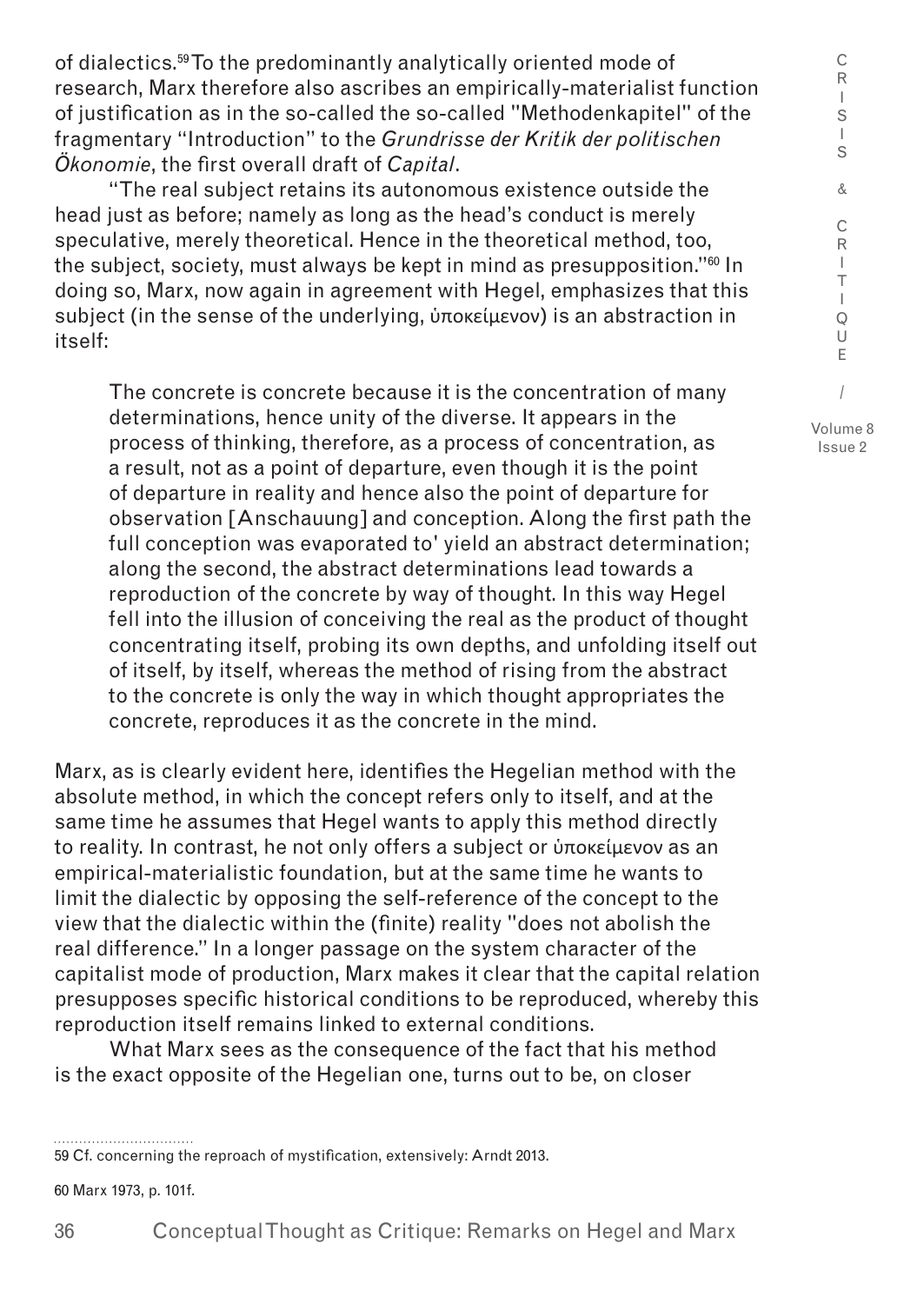examination as adequation with Hegel's determination of the concept in finite reality. The fact that the dialectic does not abolish the real difference here does not establish a contradiction. It is only abolished by showing that the finite has no true being, but is only a becoming, that is, in absolute spirit. For real philosophy, on the other hand, it is precisely the real difference that is decisive. Marx erroneously thinks he can bring into play against Hegel. And likewise, Hegel nowhere claims that real philosophical systems (such as the system of the capitalist mode of production) can reproduce themselves purely in a self-referential way; this is in fact only to the self-referral of the concept in pure thought. Marx succumbs throughout to the error that Hegel intended his *Science of Logic* in relation to real-philosophical facts directly to the validity.

Regardless of this, Marx proves to be a theorist who, in his references to Hegel's philosophy thinks further where it remains largely inexpressive in its implementation: in the question of a methodology of the real science of the objective spirit. This thinking-further remains insufficient insofar as Marx, in his adaptation of the dialectical method wants to sharpen its critical function in relation to Hegel, but at the same time cuts it off from its normative point of reference, namely from the absolute idea as the self-consciousness of freedom. In doing so, there is no doubt that Marx is following Hegel's program – to criticize through the comprehension of what is. He thus explains in a letter to Ferdinand Lassalle from the 22<sup>nd</sup> of February 1858: "The work I am presently concerned with is a *Critique of Economic Categories* or, if you like, a critical exposé of the system of the bourgeois economy. It is at once an exposé and, by the same token, a critique of the system."61

That Marx thereby implicitly refers back to Hegel's conception of freedom could be shown but is not to be discussed further here.<sup>62</sup>

Translated by Frank Ruda

C R I T  $\mathbf{I}$ Q U E / Volume 8

C R  $\mathbf{I}$ S I S &

Issue 2

61 Marx 1922

62 Cf. Arndt 2019.